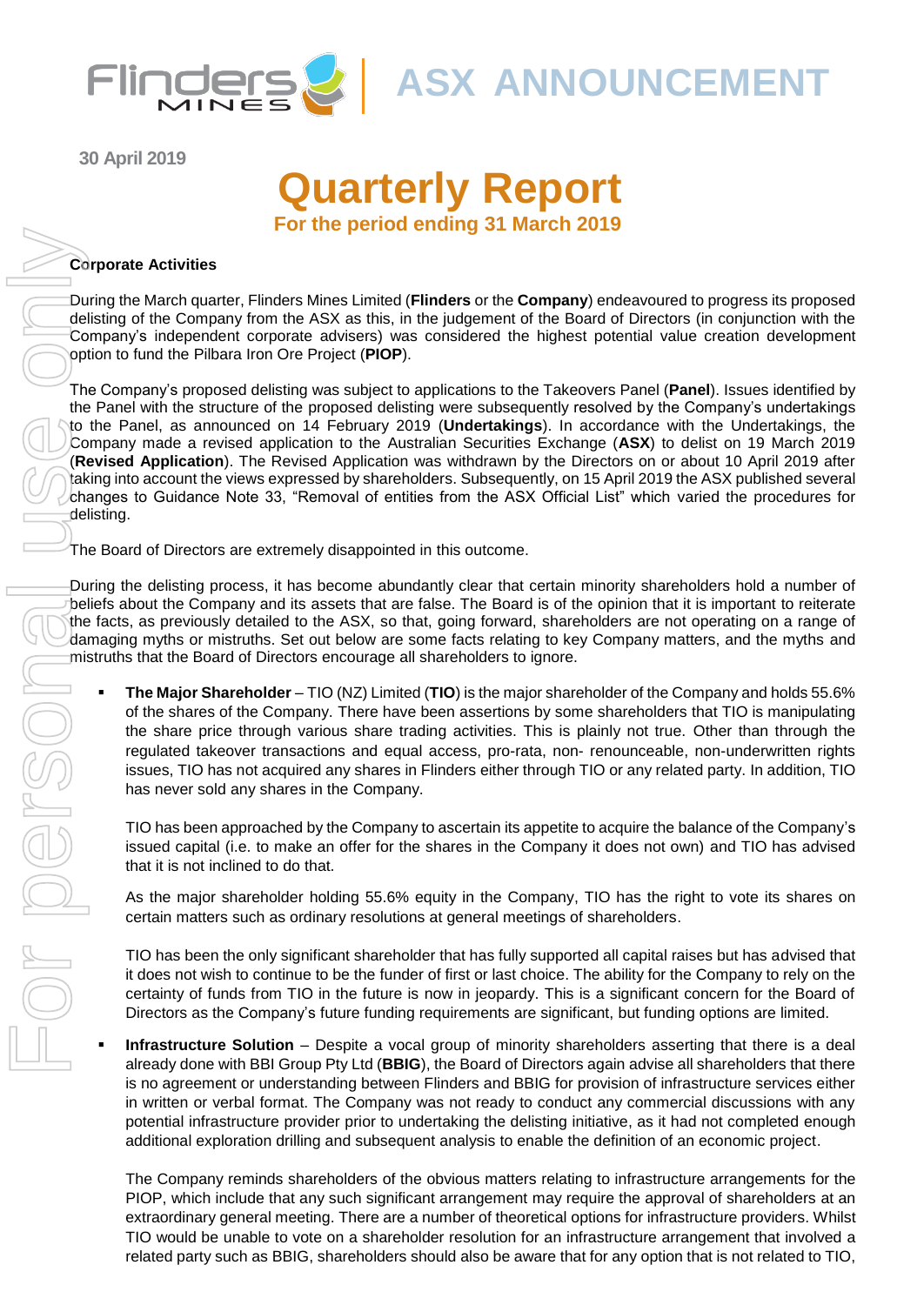then TIO could have negative voting control over such arrangement. The reality of how an infrastructure or logistics solution for PIOP is navigated is yet to be resolved by the Flinders Board. The Board recognises that BBIG has a Western Australian State Rail Agreement and that one of its options in the agreement that is stated (as an example) is to ship ore from PIOP. This does not mean the Company has an agreement with BBIG as noted above. The Board of Directors advises that it is unhelpful for future infrastructure negotiations if incorrect conclusions or statements are drawn or made about a "deal" having been done, when plainly there is no infrastructure agreement of any sort at this time.

**The PIOP Resource** – Following the maturation work conducted on the PIOP resource, the Company released a revised JORC compliant Mineral Resource Statement on 1 March 2018. The Company urges shareholders to read this statement carefully and not to draw conclusions that have no scientific or mine planning basis. The substantially increased resource quantity compared to the prior JORC compliant Mineral Resource Statement should not be interpreted as resulting in a substantially increased potential for Ore Reserves, as defined in the JORC Code. The maturation project sought to determine if the low-grade detrital ores could be upgraded using a beneficiation process and, in doing so, the Company sought to understand how much low quality Fe ore could be introduced to a beneficiation plant whilst producing a potentially saleable product. This was done by introducing various Fe cut-off grades. The Company investigated cut off grades as low as Fe 40% in an endeavour to determine the effect of increased Fe ore quantity on final product grade and tonnage.

Suggestions have been made that the Company has been withholding information. The Board of Directors states that this is incorrect and the Directors take their continuous disclosure obligations very seriously. The release of information on potential production forecasts, Mineral Resources, Ore Reserves, and the like are highly regulated by the ASX and the application of the JORC Code. As the Company has been unable, due to a lack of funds, to complete the work required to determine an Ore Reserve or Production Target in accordance with the ASX and JORC disclosure requirements, the Company is constrained by the imposed rules not to release any forward looking information other than a Resource Statement.

The Company has expended considerable energy and effort informing shareholders of the implications of the maturation work and has done so to the absolute limit of the rules and regulations imposed by the relevant Regulators. Without the expenditure of considerable funds, the additional work required to advance PIOP cannot be completed, a bankable feasibility study cannot be performed and the PIOP will remain derisked to the extent it is today and thus carry with it a risk reduction factor as the Company endeavours to find an alternate funding route. The PIOP Resource Statement should not be interpreted as indicating that there is an economic quantity and quality of product to support a large scale, long mine life and infrastructure solution. Shareholders should also read recent ASX announcements made by the Company that refer to the need to explore for additional resources.

- **The Bankable Feasibility Study (BFS)** The Company advises that whilst a number of minority shareholders assert that the BFS has been done, these statements are incorrect and also without context. The JORC Code defines the requirements for a BFS and no BFS based on the latest Mineral Resource Statement has been completed, albeit that a BFS was underway in 2015 for a different quantity and quality of product. As announced in the results of the 2017 Strategic Review published on 31 March 2017, the development of the PIOP required a series of risks to be eliminated and needs to operate at the upper end of the proposed production scale to be considered economic. For the PIOP to be developed in a traditional manner requires a full BFS to be completed and the Company estimates that this work and additional drilling to support a conclusive BFS and funded development pathway would require circa A\$40-50 million.
- **PIOP Development and the Flinders Balance Sheet and Share Register**  Shareholders are reminded that Flinders does not have the prerequisite corporate structure to raise sufficient capital for the complete development of the PIOP. A project of this nature (excluding infrastructure from the mine gate) will need in the order of \$2.5 billion in capital. The balance sheet of Flinders is small by comparison to the project development needs and cannot support the attraction of the appropriate debt/ equity mix required to fully develop the project. It is also clear to the Board that the current shareholders of the Company do not have the necessary equity on offer to develop the project. This has been evidenced by the underperformance of the recent capital raises. As mentioned above, the Company also understands that TIO is not presently inclined to fund the equity to develop the project. With a shareholder registry with approximately 85% held by the top 20 holders and 78% held by 2 shareholders, it is unlikely that a substantial investor would seek to inject funds into this project with low free float and especially so when coupled with such low trading liquidity on the ASX. This view has been tested by globally experienced corporate advisers who have confirmed this position. With these real and significant constraints, the Board concluded (after taking into account the advice of highly experienced independent corporate and legal advisors) that the highest value available pathway to development was to delist from the ASX to attract large private equity pools. Unfortunately, and disappointingly, this option has been eliminated. Further, the injurious falsehood created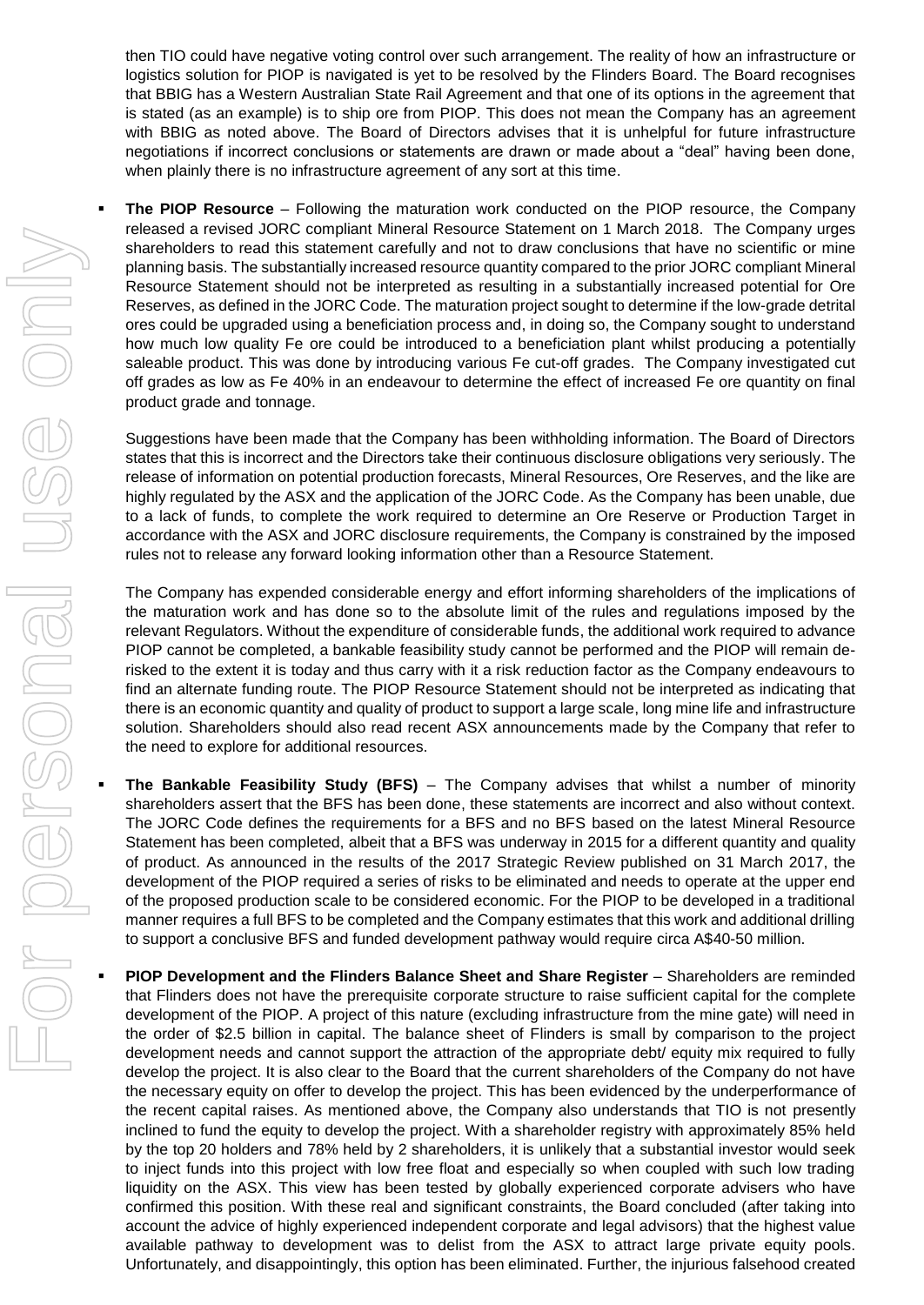by a group of ill-informed shareholders' actions has, in the Directors' view, resulted in significant harm to the Company and its potential to attract investment capital. As a result of this position, the Board will have to move down the value accretion hierarchy and seek to implement an alternate strategy, which will potentially have a lower value return to all shareholders in the long run.

- **The current iron ore price** It seems a number of shareholders believe that the PIOP should be developed immediately as the price of 62% Fe is relatively high and will stay that way. This is an ill-informed view of the iron ore market and, in fact, any global commodity market. When taking investment decisions, it is the long term view of pricing that is considered, along with probabilistic price and cost fluctuation factors that play out globally. In addition, the lead time from today to first ore is a substantial period and the current influences on product pricing may change in that time.
- **Canegrass Project** It has been stated by some shareholders that the VTM deposits in the Canegrass tenements (**Canegrass**) are extremely valuable and should be developed immediately. This is a naïve view and the Board urges shareholders to consider some of the key facts about the Canegrass Project, including that the known VTM deposits at Canegrass are Inferred Resources only under the JORC Code. In addition, the extraction of titanium from a VTM complex is a highly complex processing operation that involves substantial capital and considerable operating and market related risks. There is no certainty that the Canegrass ore can be processed economically and there has been insufficient work completed to date to determine if this asset is of real future value. But the overwhelming development constraint on Canegrass is the lack of capital and the need to prioritise capital to the PIOP (after minimum tenement expenditures are met across all Flinders' tenements). Free out of the company is the company in the company is current with the VTM deposites in the Company is consistent by a solution of the Company is current to the Company in the Company is current to the Company in the Co
	- **The current Flinders Board** A number of minority shareholders have falsely alleged that the Flinders Directors are controlled by the major shareholder, TIO. Whilst TIO has the right to vote directors onto and off the Board through ordinary resolutions, they do not control the Board. All Directors are highly experienced and qualified directors in their own right. The non-TIO nominee Directors are independent of TIO and exercise their judgement based on the situations and facts presented, for the benefit of **all** shareholders.

It also seems that a number of minority shareholders feel that it is appropriate to personally harass, threaten, vilify, abuse and defame the Company, the Directors and their families, including children. These minority shareholders have inflicted considerable reputational and financial damage on the Company and have potentially reduced the future investment attractiveness of the Company.

The Board is now exploring alternative available options for the development of the PIOP and will announce the proposed way forward in the near future.

#### **Operational Activities**

During the quarter, the Company conducted limited operational activities as the next phase of work on the PIOP (and Canegrass) needs substantial working capital funding.

#### **Financial**

As at 31 March 2019, the Company had \$3.6 million in cash following the drawdown of \$3 million from the Loan facility from PIO Mines Pty Ltd, a subsidiary of the Company's major shareholder TIO, on 22 March 2019.

The Company confirms that, as a result of the withdrawal of the de-listing application, the Loan facility is not able to be further drawn down.

#### **About Flinders Mines Limited**

Flinders Mines Limited is an ASX-listed (ASX: FMS) exploration and development company focused on the commercialisation of its large, high quality hematite resource - the Pilbara Iron Ore Project (PIOP).

The PIOP is located approximately 70km from Tom Price in Western Australia's iron ore-rich Pilbara region. The project consists of two 100% owned tenements – M47/1451 (Blacksmith) and E47/1560 (Anvil). The project has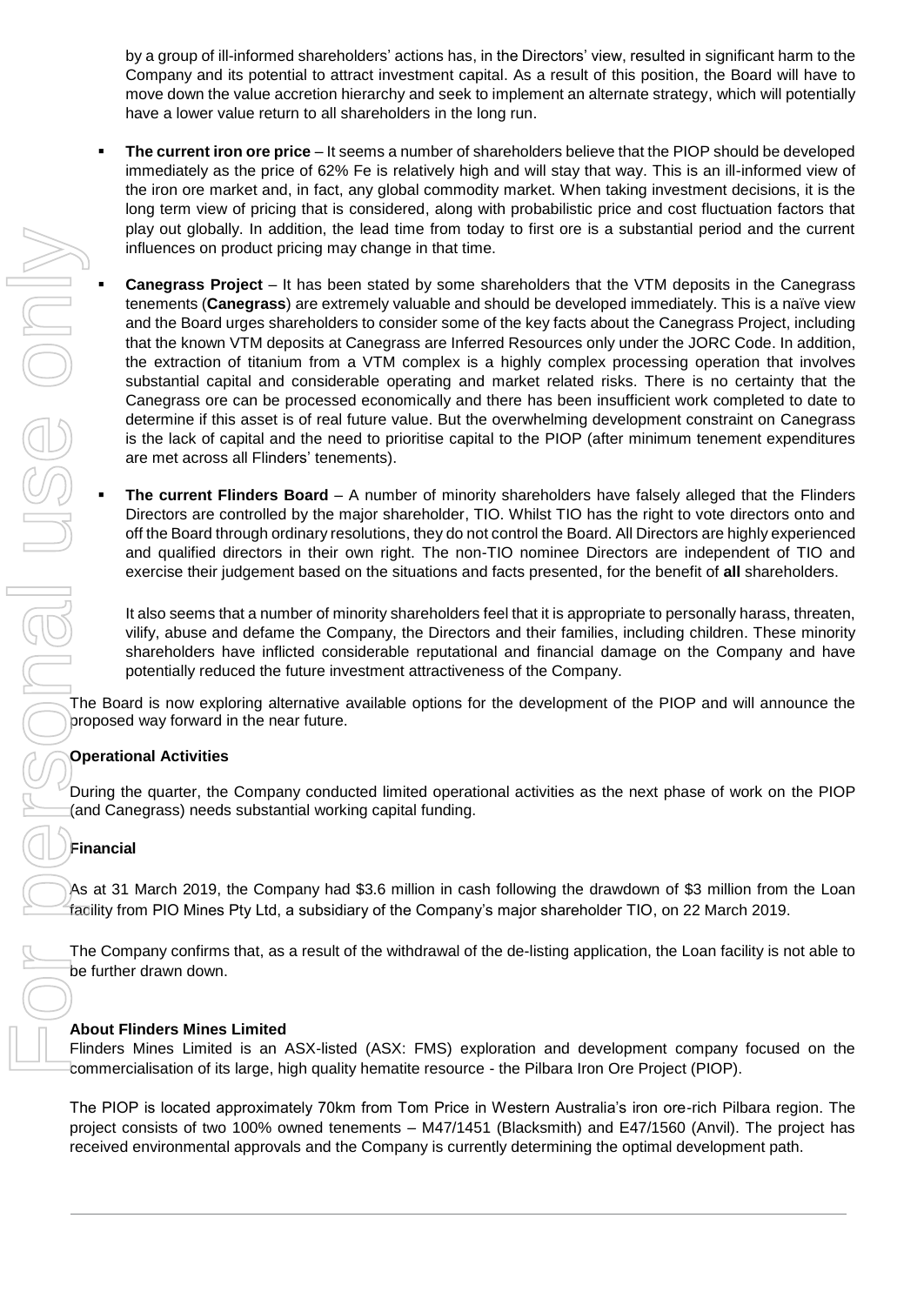#### Tenement Schedule FortheQuarterending 31 March 2019

| <b>Tenement</b><br>No. | <b>Status</b>                  | <b>Tenement</b><br><b>Name</b> | Grant/<br>Application<br>Date | <b>Expiry</b><br><b>Date</b> | Area<br>$(Sq$ Km $)$ | <b>Registered Holder</b><br>/Applicant     | Interest | <b>Related</b><br>Agreement |
|------------------------|--------------------------------|--------------------------------|-------------------------------|------------------------------|----------------------|--------------------------------------------|----------|-----------------------------|
|                        | <b>WESTERN AUSTRALIA</b>       |                                |                               |                              |                      |                                            |          |                             |
|                        | Canegrass Project <sup>1</sup> |                                |                               |                              |                      |                                            |          |                             |
| E58/232                | Granted                        | <b>Boulder Well</b>            | 29/07/2002                    | 28/07/2018                   | 16.1                 | <b>Flinders Canegrass</b><br>PtyLtd        | 100%     |                             |
| E58/236                | Granted                        | Challa                         | 22/03/2002                    | 21/03/2018                   | 16.1                 | <b>Flinders Canegrass</b><br>PtyLtd        | 100%     |                             |
| E58/282                | Granted                        | <b>HoneyPot</b>                | 3/05/2007                     | 2/05/2018                    | 27.2                 | <b>Flinders Canegrass</b><br><b>PtyLtd</b> | 100%     |                             |
|                        |                                |                                |                               |                              |                      |                                            |          |                             |
| E58/520                | Granted                        | Waramboo                       | 14/09/2017                    | 13/09/2022                   | 3.1                  | <b>Flinders Canegrass</b><br><b>PtyLtd</b> | 100%     |                             |
| E58/521                | Granted                        | Waramboo                       | 14/09/2017                    | 13/09/2022                   | 15.1                 | <b>Flinders Canegrass</b><br>PtyLtd        | 100%     |                             |
| E58/522                | Granted                        | Waramboo                       | 14/09/2017                    | 13/09/2022                   | 24.1                 | <b>Flinders Canegrass</b><br>PtyLtd        | 100%     |                             |
|                        |                                |                                |                               |                              |                      |                                            |          |                             |

### Pilbara Iron Ore Project<sup>2</sup>

| E47/1560 | Granted     | Anvil                | 6/09/2007  | 5/09/2018  | 44.4  | <b>Flinders Mines Ltd</b> | 100% | Prenti<br>Agreement |
|----------|-------------|----------------------|------------|------------|-------|---------------------------|------|---------------------|
| L47/728  | Granted     | <b>PIOP Airstrip</b> | 29/05/2015 | 28/05/2036 | 3.0   | <b>Flinders Mines Ltd</b> | 100% |                     |
| L47/730  | Granted     | <b>PIOP Village</b>  | 29/05/2015 | 28/05/2036 | 0.1   | <b>Flinders Mines Ltd</b> | 100% |                     |
| L47/731  | Application | Northern Road        | 1/09/2014  |            | 4.9   | <b>Flinders Mines Ltd</b> | 100% |                     |
| L47/734  | Granted     | Southern Road        | 29/05/2015 | 28/05/2036 | 4.2   | <b>Flinders Mines Ltd</b> | 100% |                     |
| M47/1451 | Granted     | <b>Blacksmith ML</b> | 26/03/2012 | 25/03/2033 | 111.6 | <b>Flinders Mines Ltd</b> | 100% | Prenti<br>Agreement |

### **SOUTH AUSTRALIA**

#### Jamestown Project

| <b>EL5557</b> | Granted | Washpool | 10/11/2014 | 9/11/2019 | 135.0 | <b>PNX Metals</b><br>Limited | Gold, Copper | <b>Phoenix Copper</b><br>Agreement |
|---------------|---------|----------|------------|-----------|-------|------------------------------|--------------|------------------------------------|
|---------------|---------|----------|------------|-----------|-------|------------------------------|--------------|------------------------------------|

1. E58/232, E58/236 and E58/282 are the subject of a current granted extension of term. A further extension of term will be applied for prior to the expiry of the current term.

2. E47/1560 is the subject of a current granted extension of term. A further extension of term will be applied for prior to the expiry of the current term.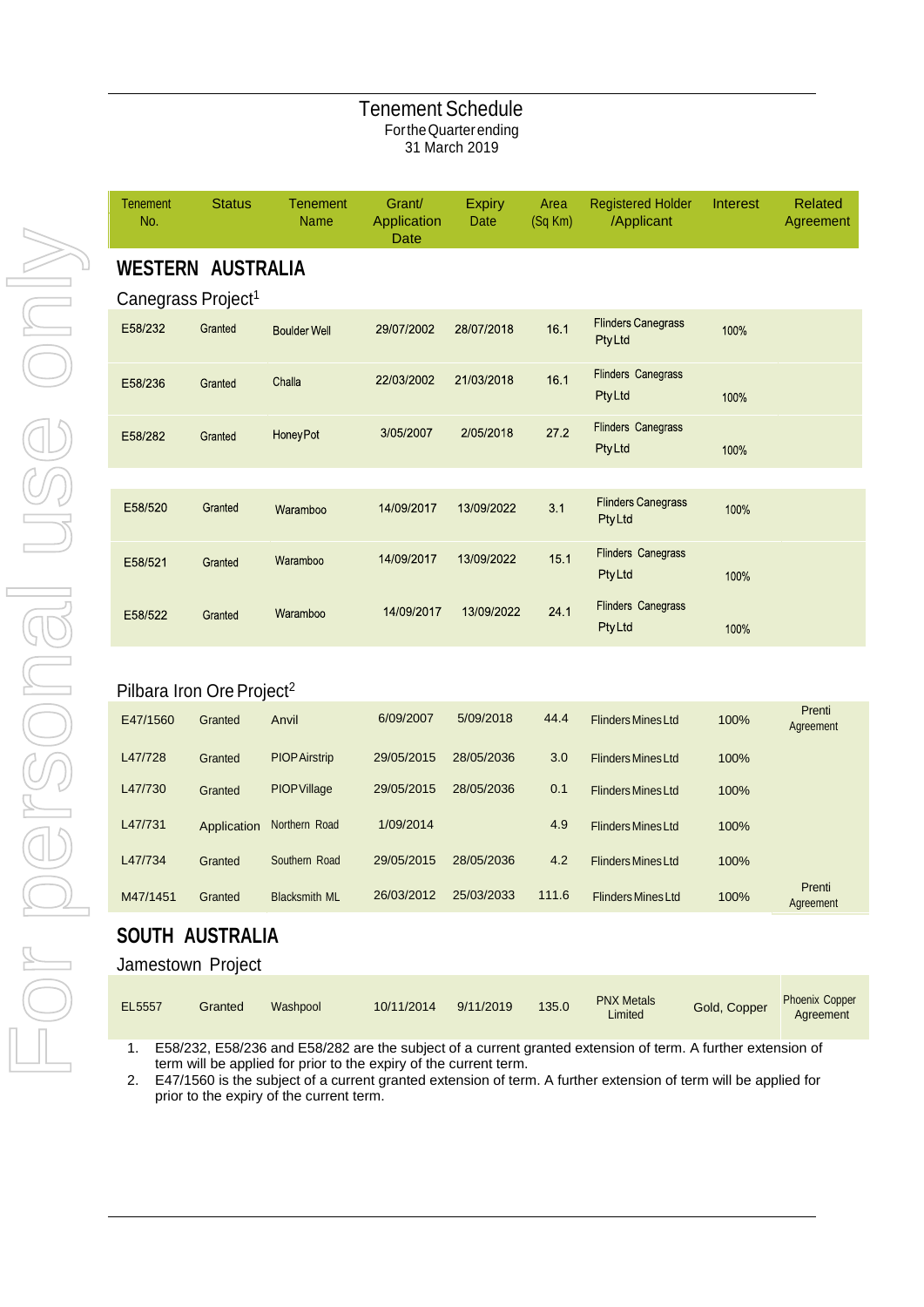*+Rule 5.5*

# **Appendix 5B**

## **Mining exploration entity and oil and gas exploration entity quarterly report**

Introduced 01/07/96 Origin Appendix 8 Amended 01/07/97, 01/07/98, 30/09/01, 01/06/10, 17/12/10, 01/05/13, 01/09/16

#### **Name of entity**

Flinders Mines Limited

For personal use only

JSE ONI

| ABN | Quarter ended ("current quarter") |
|-----|-----------------------------------|
|     |                                   |

46 091 118 044 31 March 2019

|     | <b>Consolidated statement of cash flows</b>       | <b>Current quarter</b><br>\$A'000 | Year to date<br>(6 months)<br>\$A'000 |
|-----|---------------------------------------------------|-----------------------------------|---------------------------------------|
| 1.  | Cash flows from operating activities              |                                   |                                       |
| 1.1 | Receipts from customers                           |                                   |                                       |
| 1.2 | Payments for                                      |                                   |                                       |
|     | exploration & evaluation<br>(a)                   | (514)                             | (2, 467)                              |
|     | development<br>(b)                                |                                   |                                       |
|     | production<br>(c)                                 |                                   |                                       |
|     | staff costs<br>(d)                                |                                   |                                       |
|     | administration and corporate costs<br>(e)         | (1,713)                           | (3, 377)                              |
| 1.3 | Dividends received (see note 3)                   |                                   |                                       |
| 1.4 | Interest received                                 | 9                                 | 45                                    |
| 1.5 | Interest and other costs of finance paid          | ۰                                 | (131)                                 |
| 1.6 | Income taxes paid                                 |                                   |                                       |
| 1.7 | Research and development refunds                  |                                   |                                       |
| 1.8 | Other (provide details if material)               |                                   |                                       |
| 1.9 | Net cash from / (used in) operating<br>activities | (2, 218)                          | (5.930)                               |

| 2.  | Cash flows from investing activities |  |
|-----|--------------------------------------|--|
| 2.1 | Payments to acquire:                 |  |
|     | property, plant and equipment<br>(a) |  |
|     | tenements (see item 10)<br>(b)       |  |
|     | investments<br>(C)                   |  |
|     | other non-current assets<br>(d)      |  |

+ See chapter 19 for defined terms

*1 September 2016* Page 1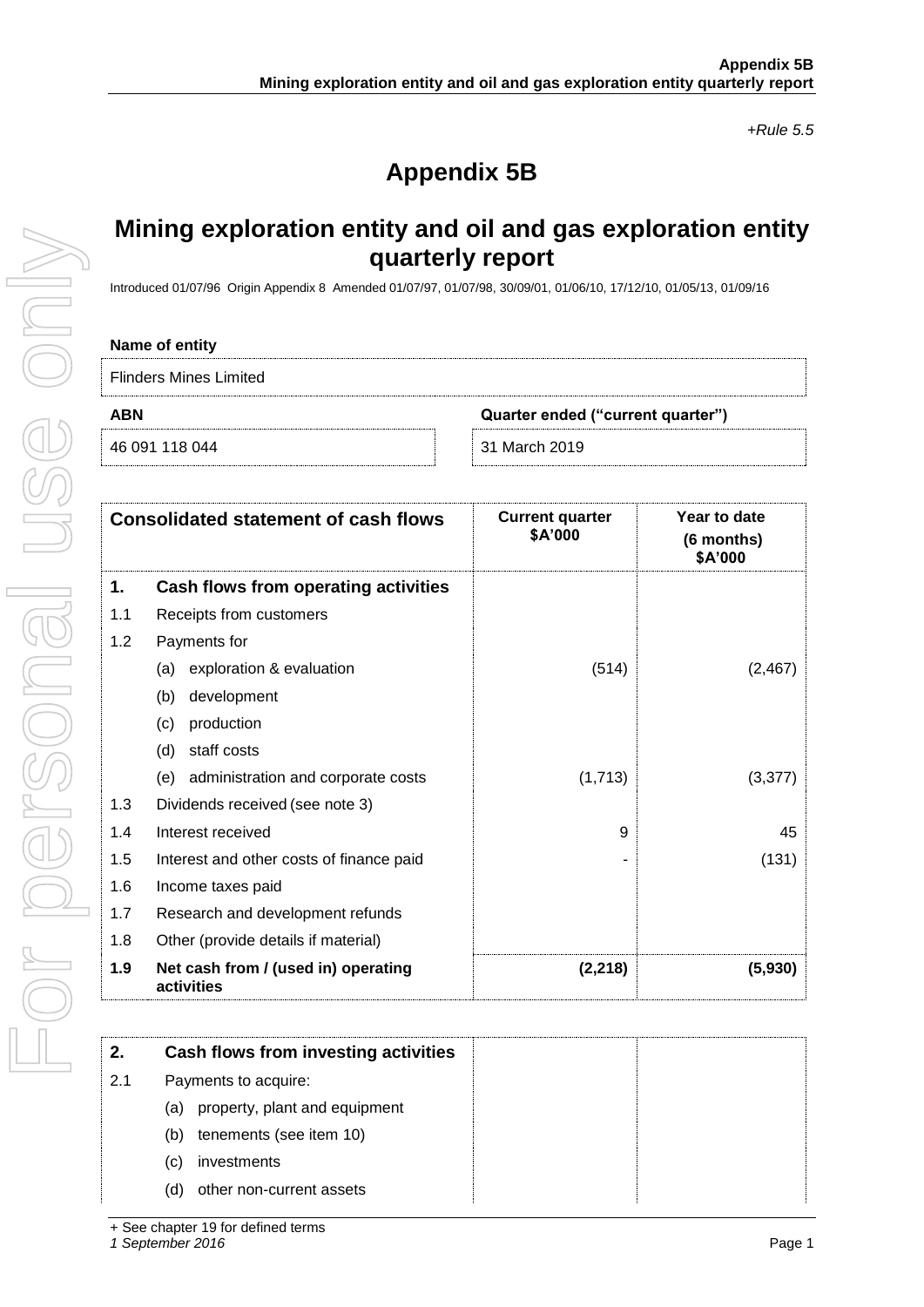| <b>Consolidated statement of cash flows</b> |                                                   | <b>Current quarter</b><br>\$A'000 | Year to date<br>(6 months)<br>\$A'000 |
|---------------------------------------------|---------------------------------------------------|-----------------------------------|---------------------------------------|
| 2.2                                         | Proceeds from the disposal of:                    |                                   |                                       |
|                                             | property, plant and equipment<br>(a)              |                                   |                                       |
|                                             | tenements (see item 10)<br>(b)                    |                                   |                                       |
|                                             | (c)<br>investments                                |                                   |                                       |
|                                             | other non-current assets<br>(d)                   |                                   |                                       |
| 2.3                                         | Cash flows from loans to other entities           |                                   |                                       |
| 2.4                                         | Dividends received (see note 3)                   |                                   |                                       |
| 2.5                                         | Other (provide details if material)               |                                   |                                       |
| 2.6                                         | Net cash from / (used in) investing<br>activities | -                                 |                                       |

| 3.   | Cash flows from financing activities                                           |       |         |
|------|--------------------------------------------------------------------------------|-------|---------|
| 3.1  | Proceeds from issues of shares                                                 |       | 8,275   |
| 3.2  | Proceeds from issue of convertible notes                                       |       |         |
| 3.3  | Proceeds from exercise of share options                                        |       |         |
| 3.4  | Transaction costs related to issues of<br>shares, convertible notes or options |       | (45)    |
| 3.5  | Proceeds from borrowings                                                       | 3,000 | 3,000   |
| 3.6  | Repayment of borrowings                                                        |       | (5,000) |
| 3.7  | Transaction costs related to loans and<br>borrowings                           |       |         |
| 3.8  | Dividends paid                                                                 |       |         |
| 3.9  | Other (provide details if material)                                            |       |         |
| 3.10 | Net cash from / (used in) financing<br>activities                              | 3,000 | 6,230   |

| 4.  | Net increase / (decrease) in cash and<br>cash equivalents for the period |          |         |
|-----|--------------------------------------------------------------------------|----------|---------|
| 4.1 | Cash and cash equivalents at beginning of<br>period                      | 2,819    | 3,301   |
| 4.2 | Net cash from / (used in) operating<br>activities (item 1.9 above)       | (2, 218) | (5,930) |
| 4.3 | Net cash from / (used in) investing activities<br>(item 2.6 above)       |          |         |
| 4.4 | Net cash from / (used in) financing activities<br>(item 3.10 above)      | 3,000    | 6,230   |
| 4.5 | Effect of movement in exchange rates on<br>cash held                     |          |         |
| 4.6 | Cash and cash equivalents at end of<br>period                            | 3,601    | 3,601   |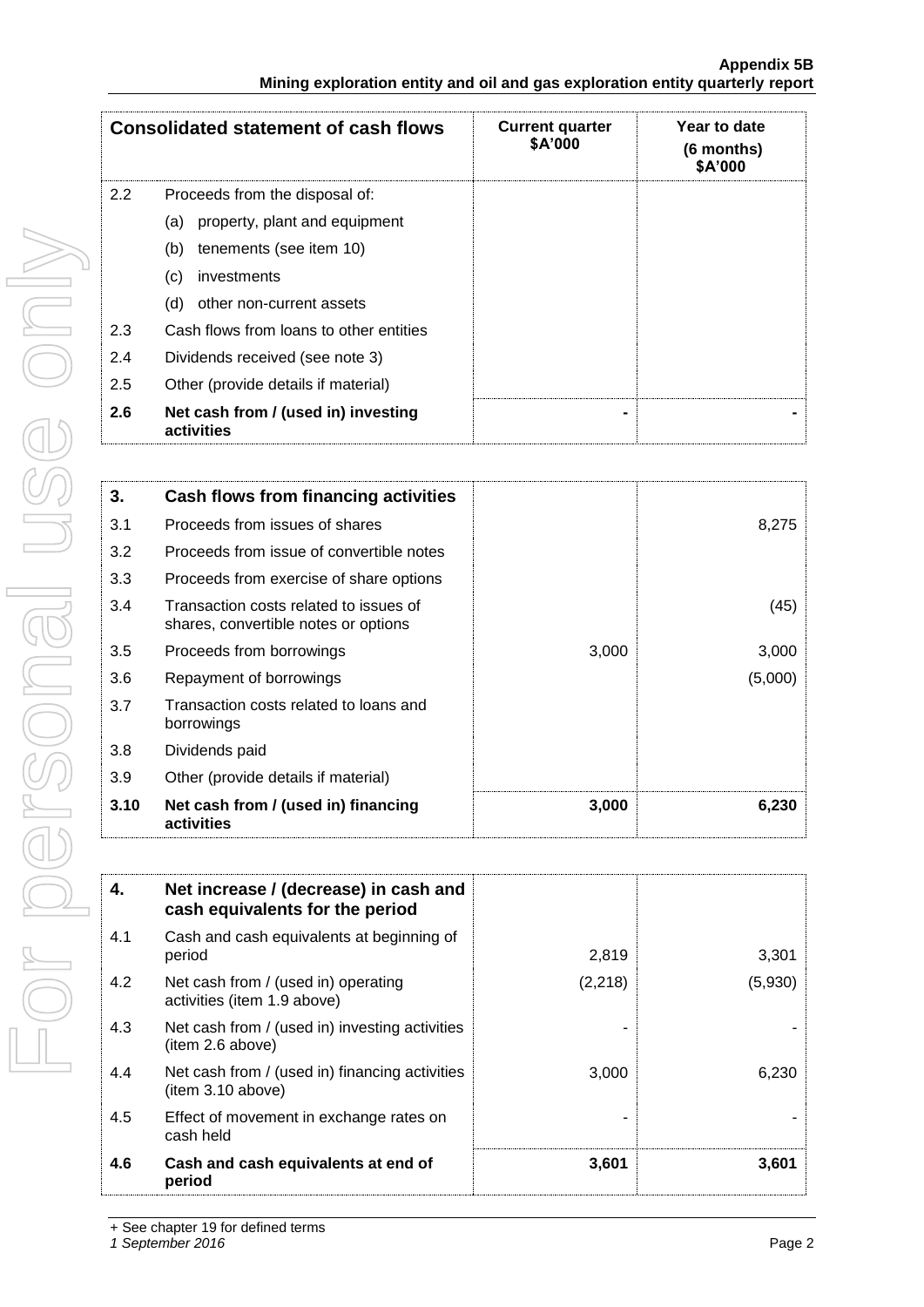| 5.  | Reconciliation of cash and cash<br>equivalents<br>at the end of the quarter (as shown in the<br>consolidated statement of cash flows) to the<br>related items in the accounts | <b>Current quarter</b><br>\$A'000 | <b>Previous quarter</b><br>\$A'000 |
|-----|-------------------------------------------------------------------------------------------------------------------------------------------------------------------------------|-----------------------------------|------------------------------------|
| 5.1 | <b>Bank balances</b>                                                                                                                                                          | 3.601                             | 2.819                              |
| 5.2 | Call deposits                                                                                                                                                                 |                                   |                                    |
| 5.3 | <b>Bank overdrafts</b>                                                                                                                                                        |                                   |                                    |
| 5.4 | Other (provide details)                                                                                                                                                       |                                   |                                    |
| 5.5 | Cash and cash equivalents at end of<br>quarter (should equal item 4.6 above)                                                                                                  | 3,601                             | 2,819                              |

| 6.  | Payments to directors of the entity and their associates                                                | <b>Current quarter</b><br><b>\$A'000</b> |
|-----|---------------------------------------------------------------------------------------------------------|------------------------------------------|
| 6.1 | Aggregate amount of payments to these parties included in item 1.2                                      | 606                                      |
| 6.2 | Aggregate amount of cash flow from loans to these parties included<br>in item 2.3                       |                                          |
| 6.3 | Include below any explanation necessary to understand the transactions included in<br>items 6.1 and 6.2 |                                          |
|     | Non-Executive and Executive Directors Fees for the Mar 2019 quarter.                                    |                                          |

|    | Payments to related entities of the entity and their<br>associates | <b>Current quarter</b><br><b>\$A'000</b> |
|----|--------------------------------------------------------------------|------------------------------------------|
| 71 | Aggregate amount of payments to these parties included in item 1.2 | 246                                      |

| 7.2 | Aggregate amount of cash flow from loans to these parties included<br>in item $2.3$ |
|-----|-------------------------------------------------------------------------------------|
|     |                                                                                     |

| 7.3 | Include below any explanation necessary to understand the transactions included in |  |  |
|-----|------------------------------------------------------------------------------------|--|--|
|     | items $7.1$ and $7.2$                                                              |  |  |

Non-Executive Directors fees paid to TIO (NZ) Limited) for the December 2018 quarter, a major shareholder of Flinders Mines Limited (\$188k).

Company Secretarial services paid to Evolution Corporate Services for the December 2018 quarter, a company related to Ms Shannon Coates (\$36k).

Professional advice and services related to tenement management to BBI Group Pty Limited for the December 2018 quarter, a company related to TIO (NZ) Limited (\$22k).

| L                          |
|----------------------------|
|                            |
|                            |
| ١<br>I                     |
| l<br>$\overline{\text{O}}$ |
| $\bigcirc$                 |

-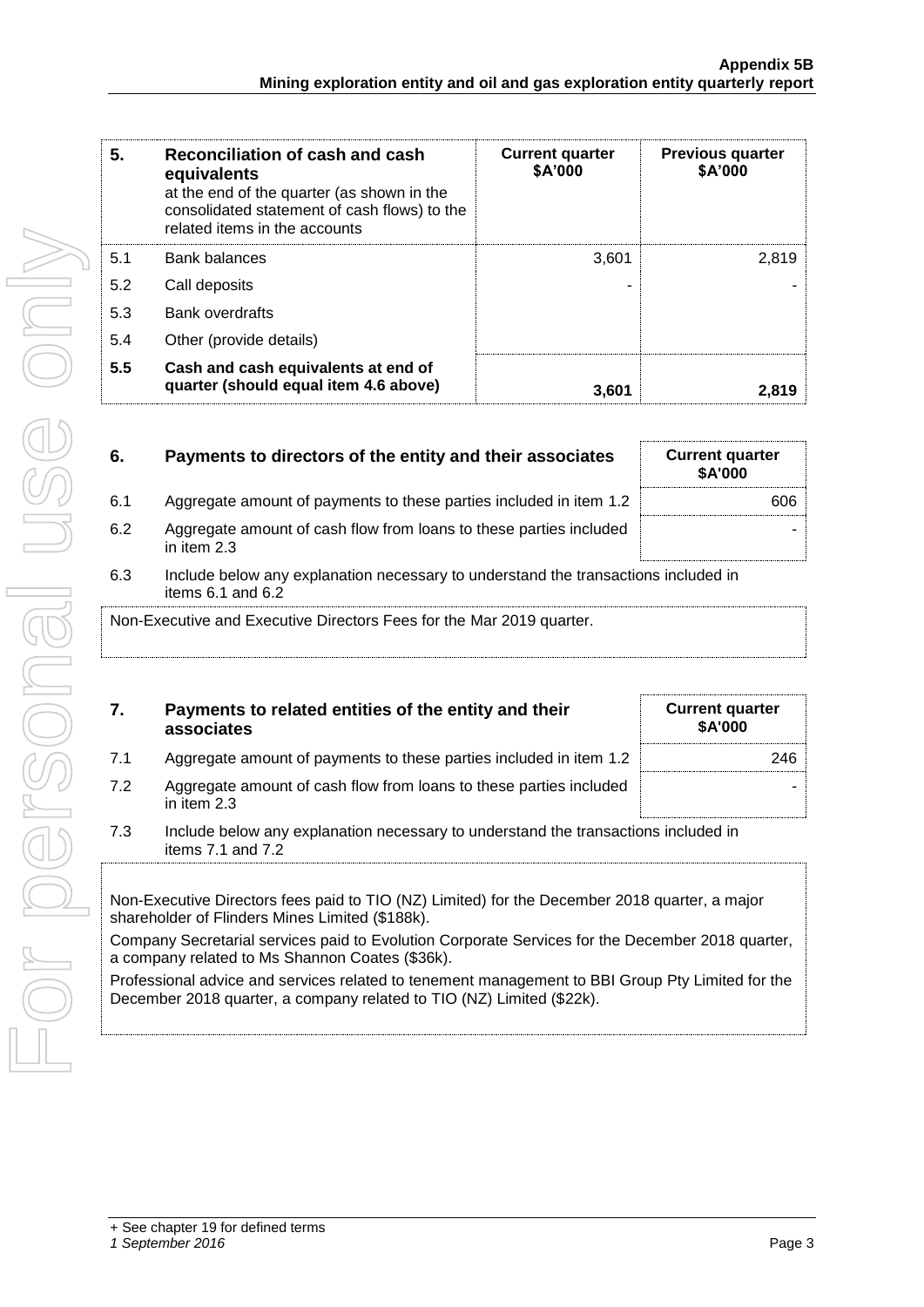| 8.        | <b>Financing facilities available</b><br>Add notes as necessary for an<br>understanding of the position | <b>Total facility amount</b><br>at quarter end<br>\$A'000 | Amount drawn at<br>quarter end<br>\$A'000 |
|-----------|---------------------------------------------------------------------------------------------------------|-----------------------------------------------------------|-------------------------------------------|
| <b>81</b> | Loan facilities                                                                                         | 32,900                                                    | 3,000                                     |
| 8.2       | Credit standby arrangements                                                                             |                                                           |                                           |
| 8.3       | Other (please specify)                                                                                  |                                                           |                                           |

8.4 Include below a description of each facility above, including the lender, interest rate and whether it is secured or unsecured. If any additional facilities have been entered into or are proposed to be entered into after quarter end, include details of those facilities as well.

As announced on 15 March 2019, an unsecured loan facility of up to A\$32.9m was provided by PIO Mines Pty Limited, a subsidiary of the Company's major shareholder TIO (NZ) Limited, at an interest rate of 3.88%pa (**Loan Facility**) and with a maturity date of 30 June 2022. A\$3m was drawn down from the Loan Facility on 22 March 2019. The Company notes that a further up to A\$29.9 was secured to fund the proposed off-market buy-back of up to approximately 10% of Flinders shares (up to A\$25.3m) and any potential franking deficit tax associated with the proposed off-market buyback (up to A\$4.6m) however, as a result of the Company's withdrawal of its application to de-list from the ASX, as announced on 10 April 2019, these drawdowns are no longer available.

| 9.  | <b>Estimated cash outflows for next quarter</b> | \$A'000 |
|-----|-------------------------------------------------|---------|
| 9.1 | Exploration and evaluation                      | (254)   |
| 9.2 | Development                                     |         |
| 9.3 | Production                                      |         |
| 9.4 | Staff costs                                     |         |
| 9.5 | Administration and corporate costs              | (1,023) |
| 9.6 | Other (provide details if material)             |         |
| 9.7 | <b>Total estimated cash outflows</b>            |         |

| 10.               | <b>Changes in</b><br>tenements<br>(items $2.1(b)$ and<br>$2.2(b)$ above)                          | <b>Tenement</b><br>reference<br>and<br><b>location</b> | <b>Nature of interest</b> | Interest at<br>beginning<br>of quarter | <b>Interest</b><br>at end of<br>quarter |
|-------------------|---------------------------------------------------------------------------------------------------|--------------------------------------------------------|---------------------------|----------------------------------------|-----------------------------------------|
| 10.1              | Interests in mining<br>tenements and<br>petroleum tenements<br>lapsed, relinquished<br>or reduced |                                                        |                           |                                        |                                         |
| 10.2 <sub>1</sub> | Interests in mining<br>tenements and<br>petroleum tenements<br>acquired or increased              |                                                        |                           |                                        |                                         |